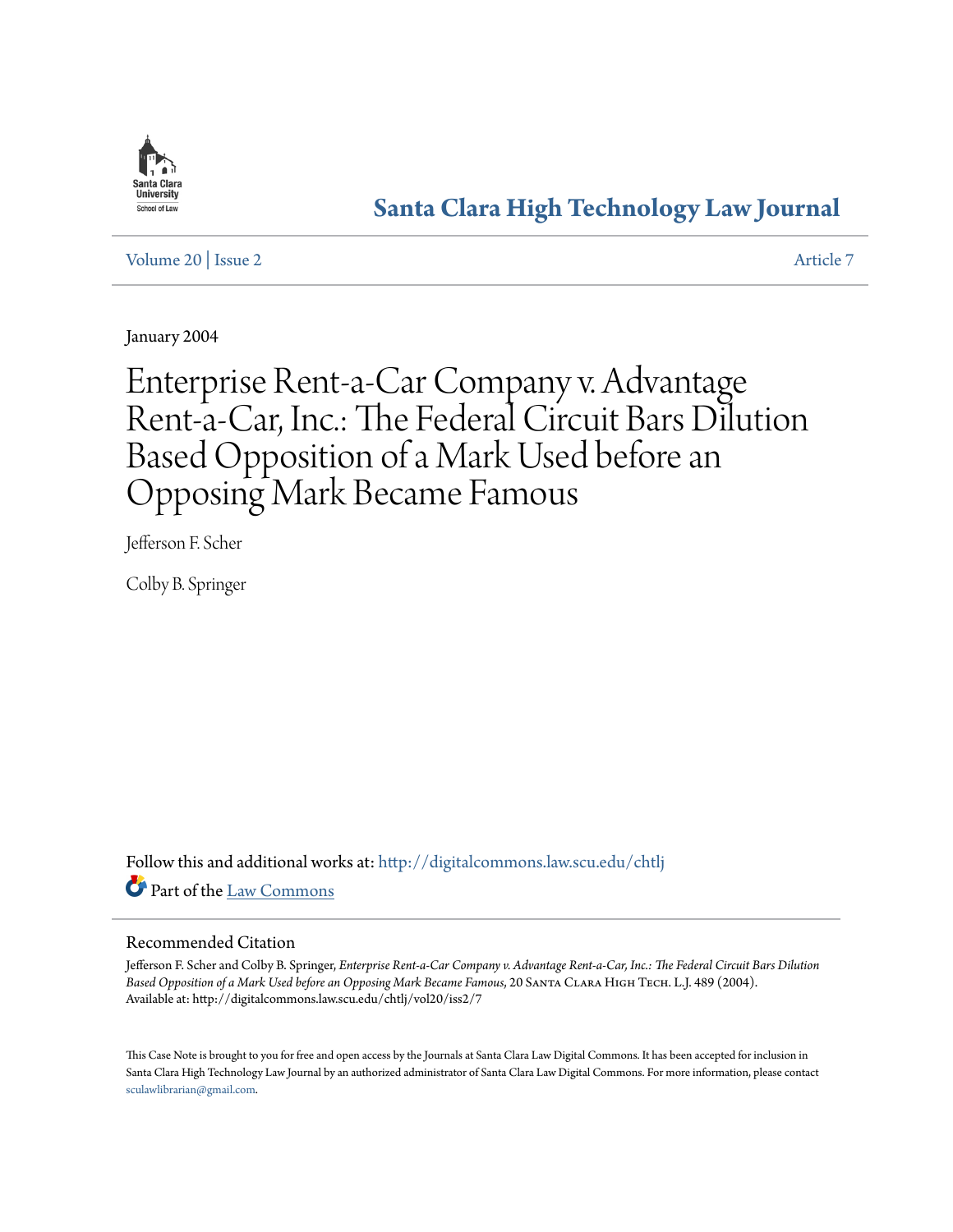# **CASENOTES**

# *ENTERPRISE RENT-A-CAR COMPANY V. AD VANTAGE RENT-A-CAR, INC.:*

# **THE FEDERAL CIRCUIT BARS DILUTION BASED OPPOSITION OF A MARK USED BEFORE AN OPPOSING MARK BECAME FAMOUS**

**Jefferson F. Schert and Colby B. Springert** 

In *Enterprise Rent-A-Car Co. v. Advantage Rent-A-Car, Inc.*<sup>1</sup> the United States Court of Appeals for the Federal Circuit rendered its first construction of the Federal Trademark Dilution Act of  $1995<sup>2</sup>$  On appeal from the Trademark Trial and Appeal Board, the Federal Circuit faced the issue of whether an opposition proceeding based on dilution can be maintained when the applicant for a mark had been

**I** Colby B. Springer is an associate with Carr & Ferrell LLP, in Palo Alto, California, where he works in the intellectual property and litigation practice groups. Colby has experience in all fields of intellectual property law, especially with regard to copyright and the Internet. Colby has published numerous articles on intellectual property law including domain names, the balance of intellectual property and antitrust law and the scope and limits of copyright protection. Colby is a lecturer at Santa Clara University School of Law where he teaches courses in international intellectual property, protection of intellectual property and appellate advocacy and brief writing.

1. 330 F.3d 1333 (Fed. Cir. 2003).

2. 15 U.S.C. § 1125(c) (2000). The Federal Trademark Dilution Act (the "FTDA") allows the owner of a "famous mark" to, *inter alia,* enjoin "another person's commercial use in commerce of a mark or trade name, if such use begins after the mark has become famous and causes dilution of the distinctive quality of the mark." 15 U.S.C. § 1125(c)(1) (2000). Determining whether a mark is famous is a multi-faceted evaluation, including the inherent distinctiveness of the mark, the duration and extent of its use and the degree of recognition of the mark in certain trading areas or channels of trade. *Id.*

t Jefferson F. Scher is a partner with Carr & Ferrell LLP, in Palo Alto, California, where he serves as chairman of the firm's trademark practice group. Jefferson specializes in intellectual property counseling and litigation, with an emphasis on copyright and trademark protection and enforcement on the Internet. Jefferson counsels a wide range of companies on setting up and maintaining procedures to protect their intellectual property through copyrights, patents, trade secrets and trademarks, avoiding infringing the rights of others and enforcing their intellectual property rights. Jefferson is a frequent speaker, and a lecturer at Santa Clara University School of Law, on trademark and domain name issues.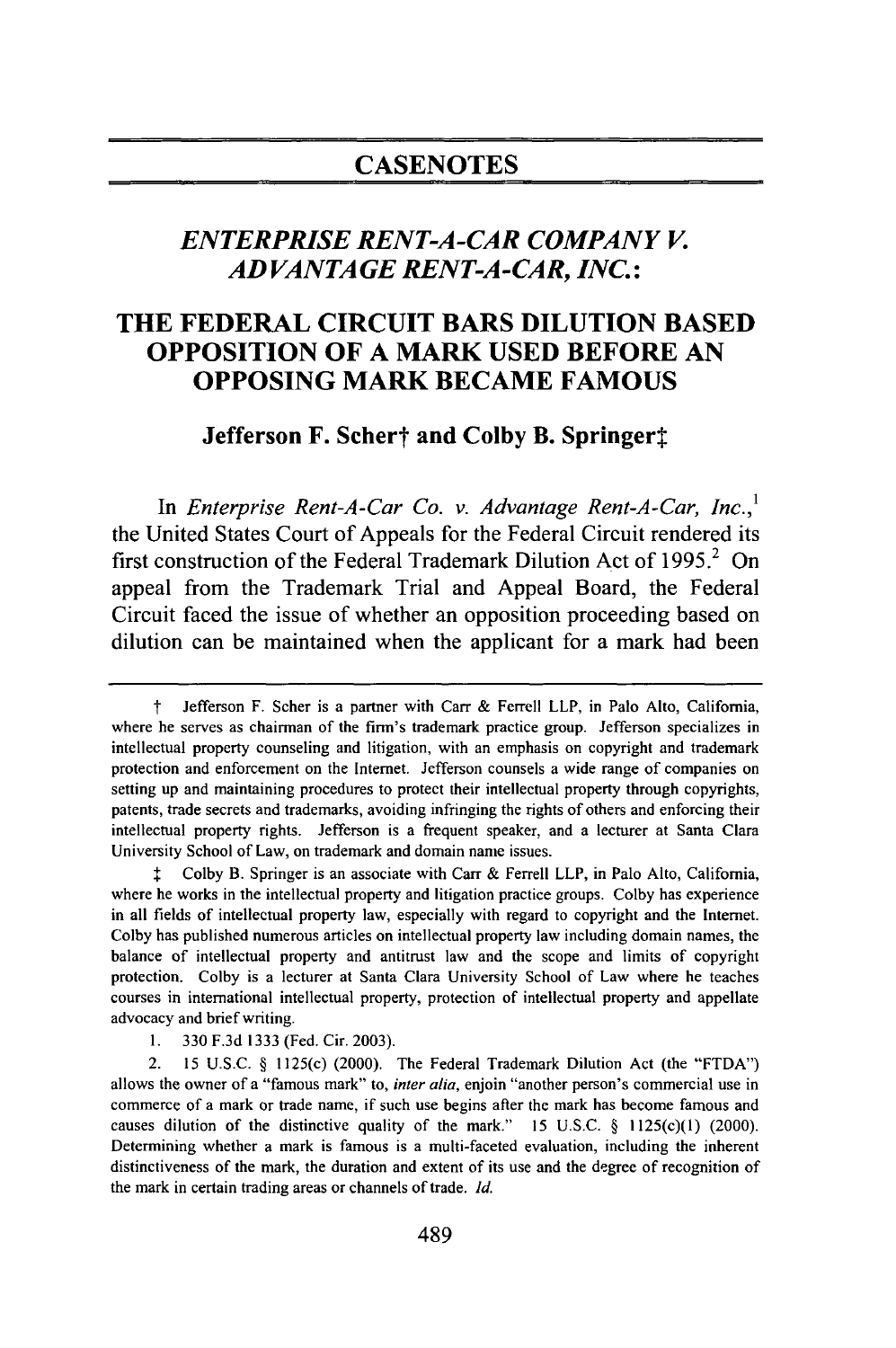used only in a limited geographic area before the opposing party's mark became famous.<sup>3</sup> The court also considered whether a state dilution statute could serve as the basis for a federal opposition proceeding.<sup>4</sup>

The Federal Circuit rejected the opposer Enterprise's arguments on both points. As long as the applicant's use was "in commerce" within the meaning of the Lanham Act, "the owner of a famous mark cannot oppose registration based on dilution where its mark did not achieve fame prior to the applicant's use in a limited geographic area."<sup>5</sup> The Federal Circuit found no evidence that Congress intended to add state dilution statutes to the grounds for opposition to a federal trademark application.<sup>6</sup> Because the Federal Circuit's statutory interpretation applies equally to District Court proceedings, it presents yet another hurdle for trademark holders seeking relief under the Federal Trademark Dilution Act.

### I. OPPOSITIONS UNDER THE FEDERAL TRADEMARK DILUTION ACT

Historically, trademark law, and proceedings before the Trademark Trial and Appeal Board (the "Board"), have focused on protecting consumers from being misled by confusingly similar marks.<sup>7</sup> Protection against trademark dilution, on the other hand, is "not motivated by an interest in protecting consumers"<sup>8</sup> but, instead, "to protect a mark's owner from dilution of the mark's value and uniqueness."<sup>9</sup> States began enacting anti-dilution statutes in 1947, enabling trademark holder to enjoin the use of similar marks "notwithstanding the absence of competition or the absence of confusion as to the source of goods or services." $10$  Some states provided this heightened protection only for "famous" marks,<sup>11</sup> while others imposed no such requirement.<sup>12</sup>

In 1995, Congress passed the Federal Trademark Dilution Act (the "FTDA") in an effort to "bring uniformity and consistency to the protection of famous marks" through a federal civil remedy, allowing

- 8. Mosley v. V Secret Catalogue, Inc., 537 U.S. 418, 429 (2003).
- 9. *Enterprise,* 330 F.3d at 1339-40.
- 10. Mass. Gen. Laws ch. **I** IOB, § 12 (1999).
- *11. See, e.g.,* Ark. Code Ann. § 4-71-213 (Michie 2001).
- 12. *See, e.g.,* Tex. Bus. & Corn. Code Ann. § 16.29 (Vernon 2002).

<sup>3.</sup> *Enterprise,* 330 F.3d at 1334.

*<sup>4.</sup> Id.*

<sup>5.</sup> *Id.* at 1334-35.

*<sup>6.</sup> Id.* at 1335.

<sup>7.</sup> *See generally* Qualitex Co. v. Jacobson Prods. Co., 514 U.S. 159, 163-64 (1995).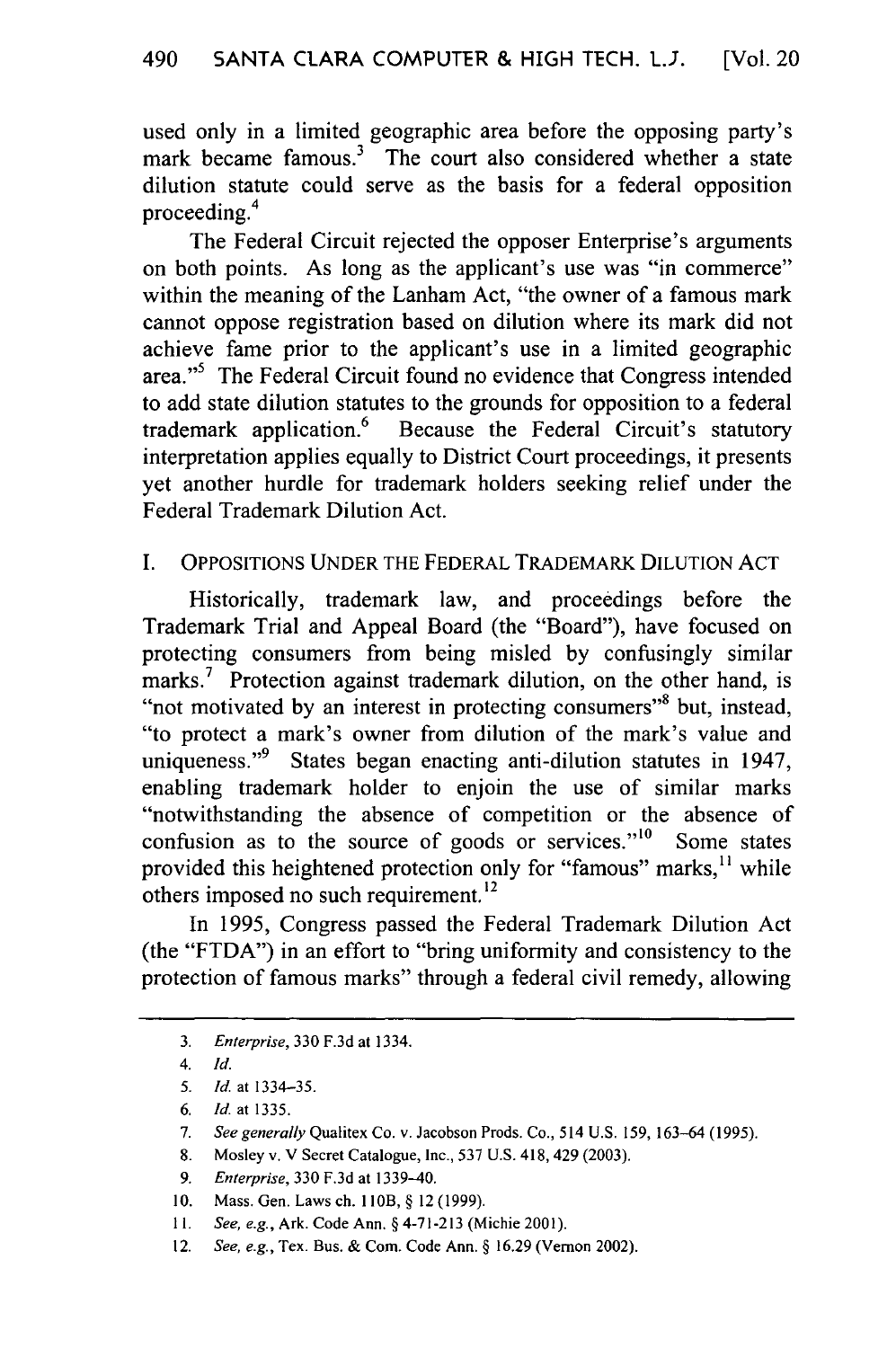trademark owners to bypass the myriad state remedies they deemed "unpredictable and inadequate" as a means of protecting marks.<sup>13</sup> While the FTDA did not preempt state anti-dilution laws entirely, it did bar the use of those laws against the owner of a federally registered mark "with respect to that mark."<sup>14</sup> This was meant to "protect registered marks used in [interstate] commerce from interference by state, or territorial legislation."<sup>15</sup>

In passing the FTDA, Congress did not add dilution as a basis for opposition to registration under section 13 (15 U.S.C. § 1063) or as grounds for cancellation under section 14 (15 U.S.C. § 1064), and in *Babson Bros. v. Surge Power,* the Board declined to entertain the new cause of action as grounds for opposition.<sup>16</sup> Congress remedied this omission in the Trademark Amendments Act of 1999 by providing that "any person who believes that he would be damaged by the registration of a mark upon the principal register, including as a result of dilution under section  $1125(c)$ ... [to] file an opposition" as to registration of the same. $17$  In making the amendment, the House specifically referred to *Babson* as the impetus for "further legislation" and providing holders of famous marks "a right to oppose or seek cancellation of a mark that would cause dilution as provided in the ederal Trademark Dilution Act."<sup>18</sup>

#### II. FACTUAL AND PROCEDURAL HISTORY

The dispute between Enterprise Rent-A-Car Company ("Enterprise") and Advantage Rent-A-Car, Inc. ("Advantage") began more than five years ago. Enterprise, whose familiar television commercials feature cars in brown paper wrappers, pioneered the practice of picking up its rental car customers as early as 1974. It was not until twenty years later, in 1994, that Enterprise began promoting the service marks "Pick the Company that Picks You Up" and "Pick Enterprise, We'll Pick You Up" in its national advertising and printed materials.<sup>19</sup> Enterprise was awarded federal trademark registrations

<sup>13.</sup> H.R. REP. NO. 104-374, at 3 (1995).

<sup>14. 15</sup> U.S.C. § 1125(c)(3) (2000).

<sup>15.</sup> H.R. REP. No. 104-374, at 7 (quoting 15 U.S.C. § 1127 (2000)).

<sup>16.</sup> *See* Babson Bros. Co. v. Surge Power Corp., 39 U.S.P.Q. 2d 1953, 1954-55 (TTAB 1996).

<sup>17.</sup> H.R. 1565, **106th** Cong. (1999); 15 U.S.C. § 1063(a) (2000); 15 U.S.C. § 1125(c) (2000).

<sup>18.</sup> **H.R. REP. No. 106-250 at 4-5 (1999).** 

**<sup>19.</sup>** Enter. Rent-A-Car Co. v. Advantage Rent-A-Car, Inc., **330 F.3d** 1333, **1336** (Fed. Cir. **2003).**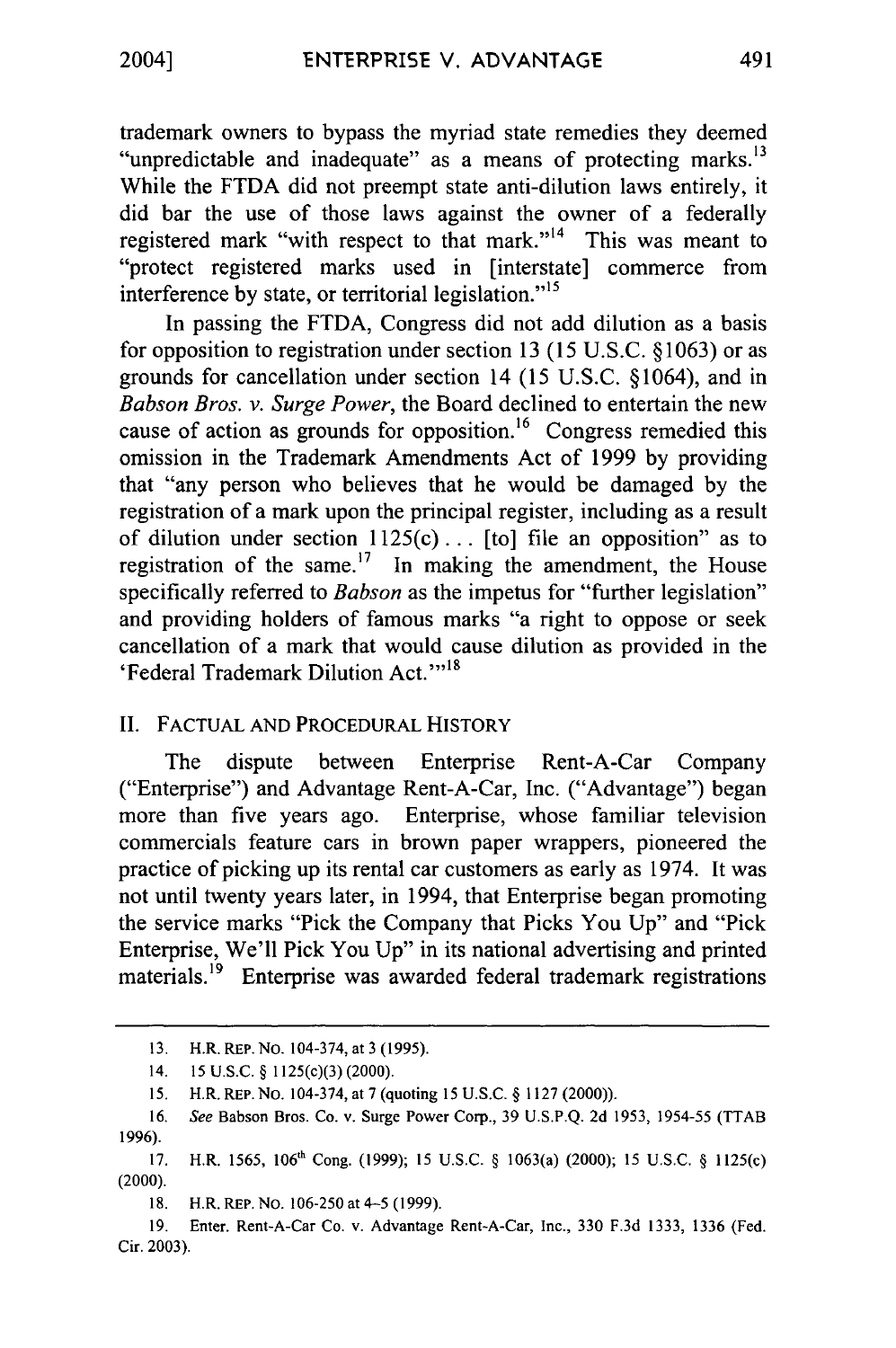for these phrases in 1996,<sup>20</sup> and for "We'll Pick You Up" in 1997.<sup>21</sup>

Unbeknownst to the Saint Louis-based Enterprise, Advantage Rent-A-Car, Inc. ("Advantage"), based in San Antonio, Texas, had begun using the phrase "We'll Even Pick You Up" in  $1990.^{22}$ Advantage used the phrase only in television commercials. Such commercials were broadcast locally in San Antonio approximately 100 times between 1992 and 1995, and in Arkansas, Louisiana, New Mexico and Texas 289 times between August 1997 and April 1998.<sup>23</sup>

Eventually the two companies became aware of one another and, on June 16, 1998, Advantage filed suit in the United States District Court for the Western District of Texas, alleging claims for unfair competition under section 1125(a) of the Lanham Act and the common law of Texas.<sup>24</sup> Advantage further sought cancellation of Enterprise's federal registrations under  $\S$  1119.<sup>25</sup> Enterprise counterclaimed, alleging both unfair competition and trademark dilution under state and federal law.<sup>26</sup>

The Federal Circuit's jurisdiction resulted from a federal trademark application that Advantage filed for the mark "We'll Even Pick You Up" during the pendency of the Texas proceeding.<sup>27</sup> Less than a week after Advantage's application was published for opposition, Enterprise filed its Notice of Opposition alleging it would be damaged by the registration of Advantage's mark "because Advantage's mark caused dilution of Enterprise's mark" under the Federal Trademark Dilution Act. The opposition proceeding was suspended in light of the civil action.<sup>28</sup>

In Texas, the parties dropped their respective unfair competition claims and proceeded to a bench trial solely on Enterprise's

25. *Enterprise,* 330 F.3d at 1336. *See also* 15 U.S.C. § 1119 (2000) (Providing for "cancellation of registrations" in "any action involving a registered mark.").

<sup>20. &</sup>quot;Pick Enterprise, We'll Pick You Up" (U.S. Trademark Reg. No. 1,948,828 Jan. 16, 1996); "Pick the Company that Picks You **Up"** (U.S. Trademark Reg. No. 1,953,083 Jan. 30, 1996).

<sup>21. &</sup>quot;We'll Pick You Up" (U.S. Trademark Reg. No. 2,085,472 Aug. 5, 1997).

<sup>22.</sup> *Enterprise,* 330 F.3d at 1336.

<sup>23.</sup> *Id.*

<sup>24.</sup> *See id. See also* 15 U.S.C. § 1125(a) (2000) (Providing for "a civil action" where there exists use of a mark "likely to cause confusion, or to cause mistake, or to deceive as to the affiliation, connection, or association" with that of a second mark.).

<sup>26.</sup> *Enterprise,* 330 F.3d at 1336.

<sup>27.</sup> *See* id. (citing Application Ser. No. 75-697,875).

<sup>28.</sup> *See* id. *See also* **15** U.S.C. § 1063(a) (2000) (Allowing "any person who believes that he would be damaged by the registration of a mark upon the principal register, including as a result of dilution under section 1125(c) of this title, may... file an opposition.").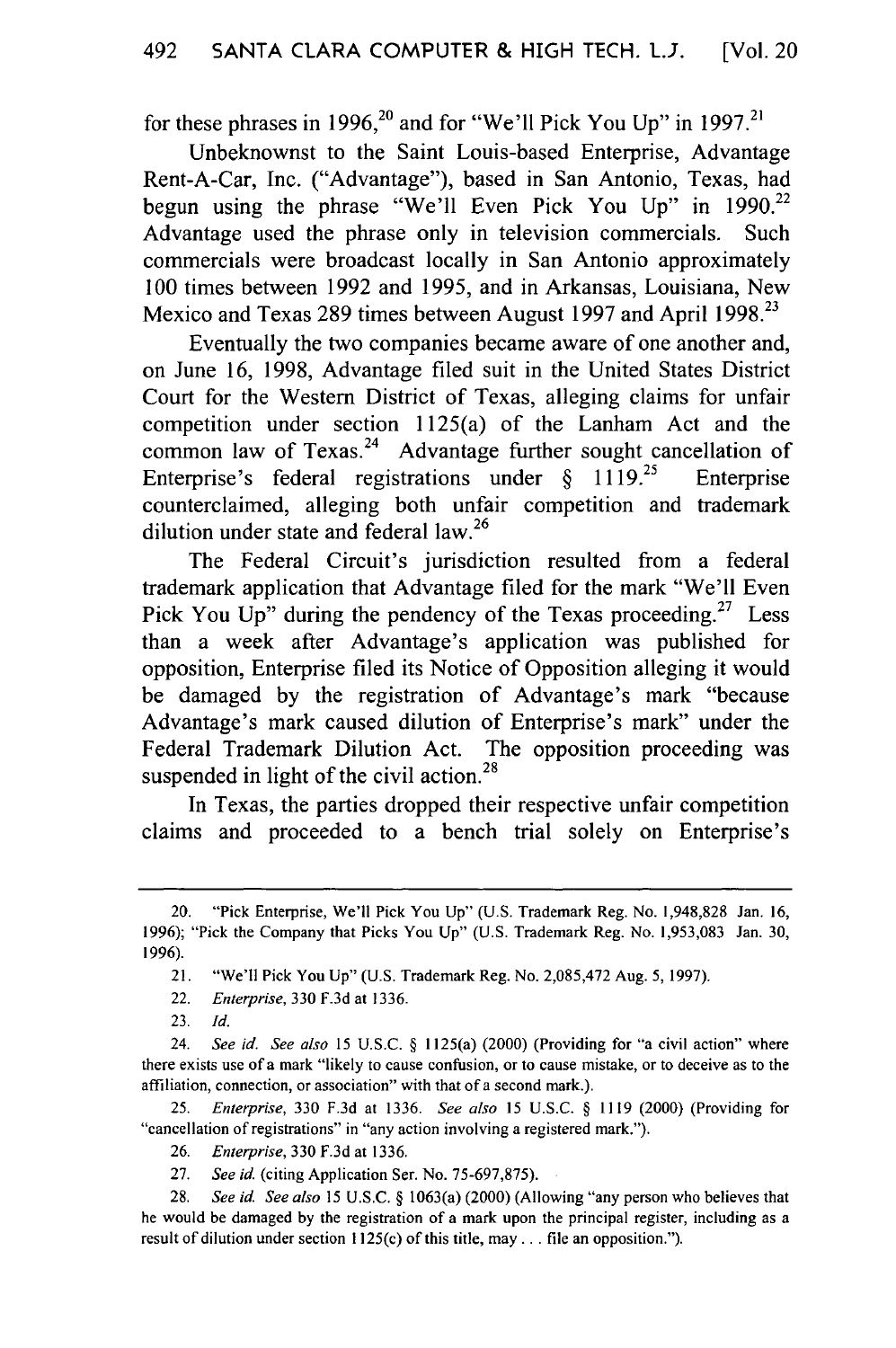counterclaim for trademark dilution.<sup>29</sup> The district court entered judgment against Enterprise finding its slogans not to be "sufficiently famous or distinctive to receive protection under the  $[FTDA]$ ."<sup>30</sup> Determining fame to be a requirement of the asserted state dilution statutes, the district court found the aforementioned lack of fame to prevent recovery on the state claims.<sup>31</sup> On appeal, the United States Court of Appeals for the Fifth Circuit upheld the district court's determination that Enterprise's marks were insufficiently famous to warrant relief under the federal, Arkansas and New Mexico statute, but remanded for further proceedings under the Texas and Louisiana statute.<sup>32</sup>

A few weeks after the Fifth Circuit's ruling, the Board resumed the opposition proceeding, eventually granting summary judgment to Advantage. The Board first invoked *res judicata*, as both the district and appeals court found Enterprise's marks to be insufficiently famous to support a dilution claim.<sup>33</sup> The Board then rejected Enterprise's argument that its mark had become famous *after* the time period considered by the Texas litigation but *before* Applicant's expansion into a new geographic area. The Board read the FTDA literally in its requirement that "a party seeking to invoke dilution as a ground for cancellation must establish that its mark became famous prior to applicant's first use of the mark."<sup>34</sup> As Enterprise could not "establish that its mark was famous prior to [Advantage's] useanywhere in the country" it could not prevail under a dilution theory.<sup>35</sup> The Board also rejected Enterprise's argument that state anti-dilution statutes provided an adequate basis for cancellation concluding it lacked proper "jurisdiction to decide issues arising under state dilution law. $\frac{36}{100}$  Enterprise appealed.

36. *Id.*

<sup>29.</sup> *Enterprise,* 330 F.3d at 1336.

<sup>30.</sup> Advantage Rent-A-Car, Inc. v. Enter. Rent-A-Car Co., No. A 98CA 372, slip op. at 1 (W.D. Tex. May 24, 1999).

<sup>31.</sup> **Id.** at **10.**

<sup>32.</sup> Advantage Rent-A-Car, Inc. v. Enter. Rent-A-Car Co., 238 F.3d 378, 381 (5th Cir. 2001) (Texas and Louisiana statutes require only *distinctiveness,* not fame).

<sup>33.</sup> Enter. Rent-A-Car Co. v. Advantage Rent-A-Car, Inc., 62 U.S.P.Q.2d 1857, 1860 (TTAB 2002).

<sup>34.</sup> *Id.* at 1861 (citing Toro Co. v. ToroHead Inc., 61 U.S.P.Q.2d 1164, 1174 n.9 (TTAB 2001)).

**<sup>35.</sup>** *Id.*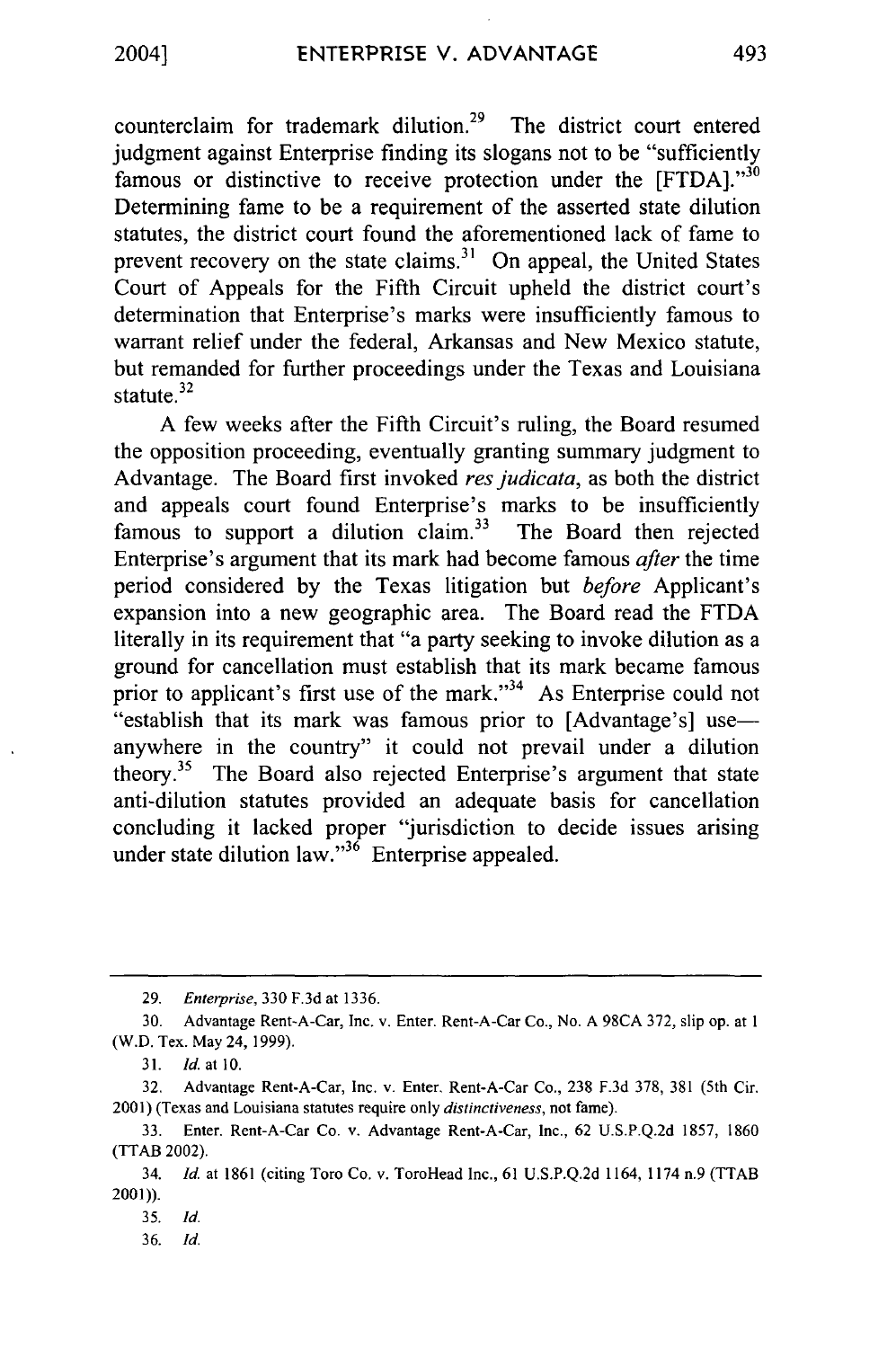#### Ill. THE FEDERAL CIRCUIT'S ANALYSIS OF DILUTION AND THE ENTERPRISE OPPOSITION

On appeal, Enterprise did not challenge the findings of the Fifth Circuit or district court that its mark did not possess the requisite fame required by the FTDA "as of the late  $1990s$ ."<sup>37</sup> Instead, Enterprise pressed its argument that Advantage's prior use of the mark in a limited geographic area<sup>38</sup> did not serve as a complete bar to allegations of later acquired fame and subsequent dilution in the opposition proceeding.<sup>39</sup> The Federal Circuit disagreed, affirming the Board's ruling on every point.

The Federal Circuit began with the plain language of the statute entitling the owner of a famous mark to an injunction "against another person's commercial use in commerce of a mark or trade name *if such use begins after the mark has become famous.*<sup>40</sup> The Federal Circuit found that while "such use" *could* be read to refer "to a particular geographic area in which there would have been no prior use by the defendant"—thereby supporting Enterprise's argument—such an interpretation was "not a tenable reading of the statute."<sup>41</sup> Congress intended to provide a nationwide remedy and to resolve the problems of forum-shopping and multi-jurisdictional litigation that resulted from the "patch-quilt system of protection" under the state antidilution laws.<sup>42</sup> Accordingly, the FTDA "did not contemplate suits limited to particular geographic areas. $143$  The Federal Circuit thus agreed with the Board that "'such use' must refer to *any use* in commerce," finding it significant that the statute imposed "no qualification **...** that the defendant's prior use be substantial or cover a wide geographic area to defeat an injunction  $\dots$ .  $^{44}$ 

- 41. Enterprise, 330 F.3d at 1341.
- 42. *Id.* at 1341-42 (quoting H.R. REP. NO. 104-374, at 3-4).
- 43. **Id.** at 1342.

44. Enterprise, 330 F.3d. at 1342 (noting that the FTDA's criteria for determining the fame of a mark include consideration of the geographic extent of the trademark holder's trading area) (emphasis added); see also 15 U.S.C.  $\S 1125(c)(1)(D)$ . The Federal Circuit deemed the absence of a corresponding reference particularly telling, referring to the Supreme Court's directive in Russello v. United States, 464 U.S. 16 (1983). In Russello, the Supreme Court found "[w]here Congress includes particular language in one section of a statute but omits it in another section of the same Act, it is generally presumed that Congress acted intentionally and

<sup>37.</sup> Enterprise Rent-A-Car Company v. Advantage Rent-A-Car, Inc., 330 F.3d 1333, 1341 (Fed. Cir. 2003).

<sup>38.</sup> That is, San Antonio, Texas, as well as Louisiana, Arkansas and New Mexico. **Id.** at 1337.

<sup>39.</sup> Enterprise, 330 F.3d at 1341.

<sup>40. 15</sup> U.S.C. § 1125(c) (2000) (emphasis added).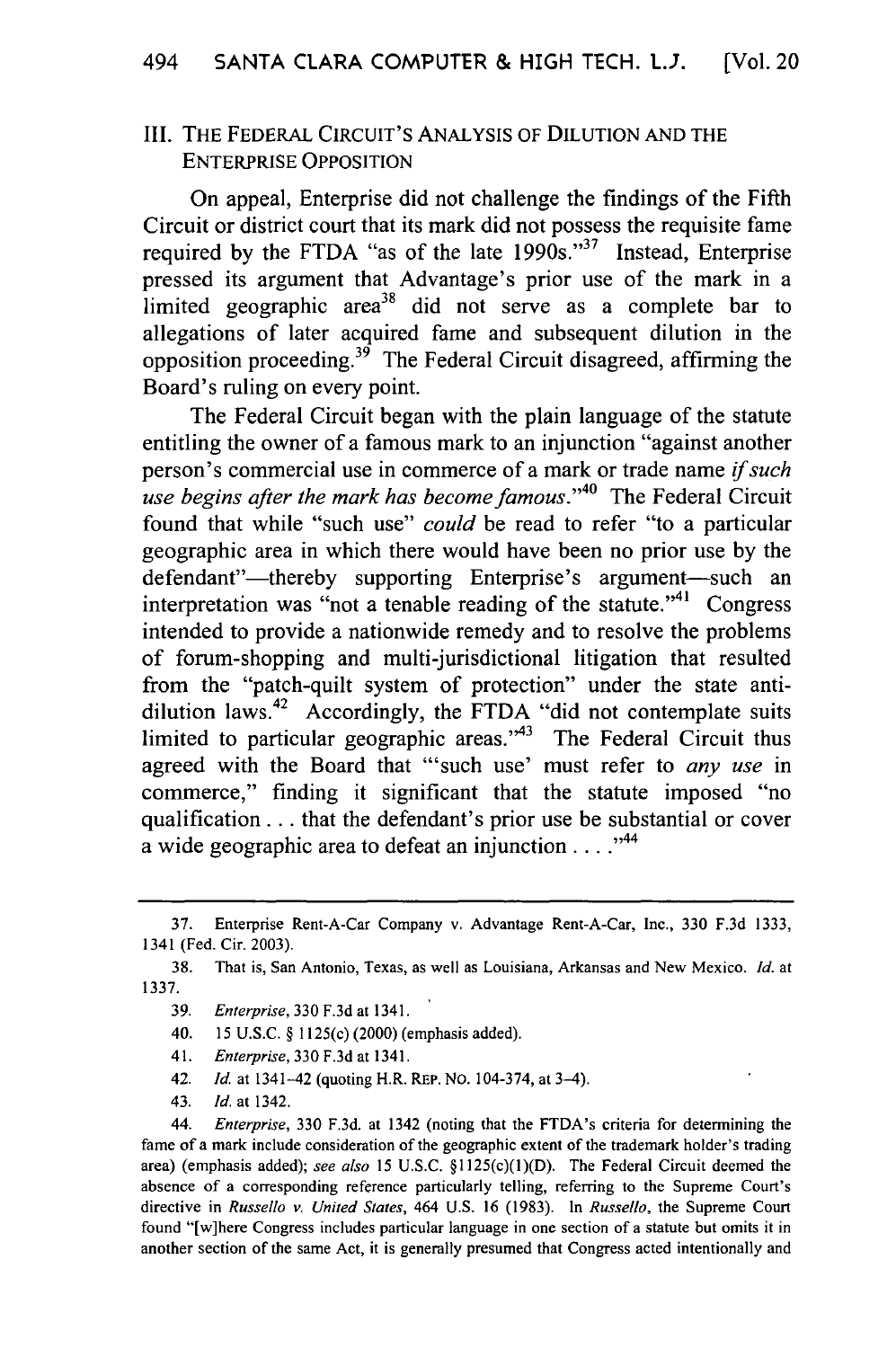The court was underwhelmed by Enterprise's analogy to concurrent use proceedings, in which the Board is empowered to grant registrations to two users of a mark in different territories. In such as proceeding, Enterprise, as the junior user with the first registration would be entitled to limit Advantage's registration to the few states in which it had prior use.45 The Federal Circuit found it "clear that Congress rejected this approach" in connection with dilution.<sup>46</sup> Section 2(d) of the Lanham Act (15 U.S.C. section1052(d)) provides for concurrent use registrations limited in "the mode or place of use" of the respective marks as an exception to the general rule that registration must be refused if there is a likelihood of confusion. When Congress amended the Lanham Act to add dilution as a ground for opposition, it also amended  $\S$  1052 to prevent consideration of dilution during the ex *parte* examination process: **"A** mark which when used would cause dilution... may be refused registration *only* pursuant to a[n opposition] proceeding brought under section 1063 of this title. $\frac{1}{47}$  As section 13 does not provide for concurrent use registrations, the court ruled that the omission "must be seen as a deliberate choice made by Congress."<sup>48</sup>

Finally, the Federal Circuit affirmed the Board's decision that Congress had not authorized the Board to consider allegations under state anti-dilution statute in opposition proceedings. Contrary to Enterprise's arguments, the 1999 amendments were intended specifically and exclusively to embrace "dilution under  $\S 1125(c)$ ."<sup>49</sup> Neither the statutory language nor the legislative history would support a departure from settled law that refusal of registration must be based on explicit authority in the Lanham Act.<sup>50</sup> Such an interpretation would run counter to the language of the Lanham Act itself whereby it seeks "to protect registered marks used in commerce from interference by state or territorial legislation."<sup>51</sup>

#### IV. COMMENTS

The Federal Circuit was emphatic: "any prior use, even in a

51. *Id.* at 1344 (quoting 15 U.S.C. § 1127).

purposely in the disparate inclusion or exclusion." *Id.* at 23; *Enterprise,* **330 F.3d** at 1342.

<sup>45.</sup> *Enterprise,* **330** F.3d at 1342-43.

<sup>46.</sup> *See id.* at 1343 ("Enterprise contends it should be treated like a junior user that has obtained registration").

<sup>47.</sup> *Id.* at 1343; 15 U.S.C. § 1052(f) (2000) (emphasis added).

<sup>48.</sup> *Enterprise,* **330** F.3d at 1343; *Russello,* 464 U.S. at 23.

<sup>49.</sup> *Id.* at 1344.

**<sup>50.</sup>** *Id.* at 1343.